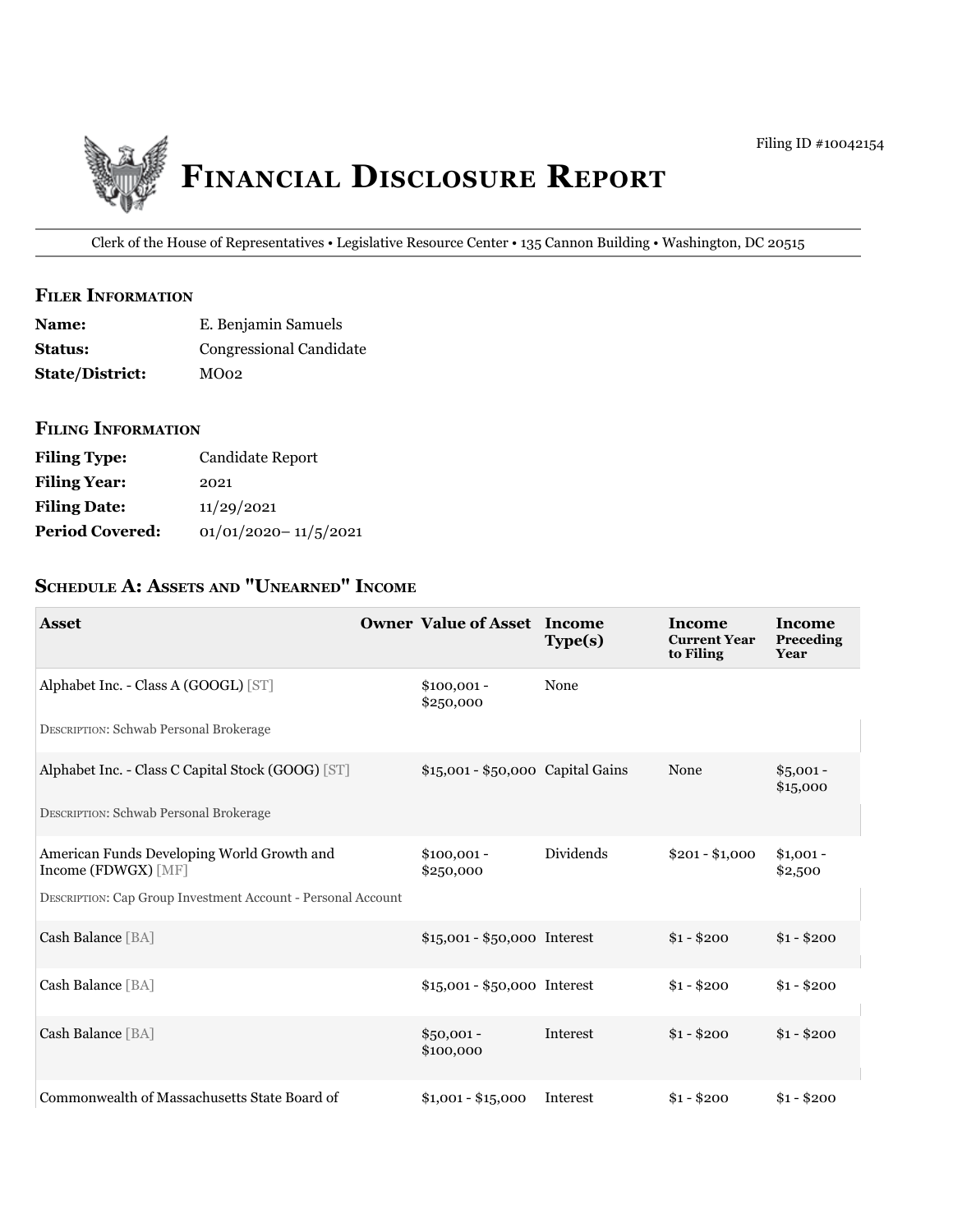| <b>Asset</b>                                                                                                                               | <b>Owner Value of Asset Income</b> | Type(s)                            | Income<br><b>Current Year</b><br>to Filing | Income<br>Preceding<br>Year |
|--------------------------------------------------------------------------------------------------------------------------------------------|------------------------------------|------------------------------------|--------------------------------------------|-----------------------------|
| Retirement [FN]                                                                                                                            |                                    |                                    |                                            |                             |
| EDWARD B SAMUELS IRREVOCABLE TRUST<br>DTD $8/3/1998 \Rightarrow$<br>American Funds New World Fund Inc - F3<br>(FNWFX) [MF]                 | $$100,001 -$<br>\$250,000          | Capital Gains,<br><b>Dividends</b> | $$201 - $1,000$                            | $$201 -$<br>\$1,000         |
| EDWARD B SAMUELS IRREVOCABLE TRUST<br>DTD $8/3/1998 \Rightarrow$<br>Citigroup, Inc. (C) [ST]                                               | None                               | Capital Gains,<br>Dividends        | None                                       | $$1,001 -$<br>\$2,500       |
| EDWARD B SAMUELS IRREVOCABLE TRUST<br>DTD $8/3/1998 \Rightarrow$<br>Devon Energy Corporation (DVN) [ST]                                    | \$15,001 - \$50,000 Dividends      |                                    | $$201 - $1,000$                            | $$201 -$<br>\$1,000         |
| EDWARD B SAMUELS IRREVOCABLE TRUST<br>DTD $8/3/1998 \Rightarrow$<br>DXC Technology Company (DXC) [ST]                                      | None                               | Capital Gains,<br>Dividends        | None                                       | $$201 -$<br>\$1,000         |
| EDWARD B SAMUELS IRREVOCABLE TRUST<br>DTD $8/3/1998 \Rightarrow$<br>Edward B Samuels Irrevocable Trust dtd<br>8/3/1998 - Cash Balance [BA] | $$15,001 - $50,000$ Interest       |                                    | $$1 - $200$                                | $$1 - $200$                 |
| EDWARD B SAMUELS IRREVOCABLE TRUST<br>DTD $8/3/1998 \Rightarrow$<br>Europacific Growth Fd F3 (FEUPX) [MF]                                  | \$500,001 -<br>\$1,000,000         | Capital Gains,<br>Dividends        | $$15,001 -$<br>\$50,000                    | $$2,501 -$<br>\$5,000       |
| EDWARD B SAMUELS IRREVOCABLE TRUST<br>DTD $8/3/1998 \Rightarrow$<br>Fundamental Investors Cl F3 (FUNFX) [MF]                               | $$1,000,001 -$<br>\$5,000,000      | Capital Gains,<br>Dividends        | $$15,001 -$<br>\$50,000                    | $$15,001 -$<br>\$50,000     |
| EDWARD B SAMUELS IRREVOCABLE TRUST<br>DTD $8/3/1998 \Rightarrow$<br>Hartford Financial Services Group, Inc. (HIG)<br>[ST]                  | None                               | Capital Gains,<br>Dividends        | None                                       | $$201 -$<br>\$1,000         |
| EDWARD B SAMUELS IRREVOCABLE TRUST<br>DTD $8/3/1998 \Rightarrow$<br>Hewlett Packard Enterprise Company (HPE) [ST]                          | None                               | Capital Gains,<br>Dividends        | None                                       | $$5,001 -$<br>\$15,000      |
| EDWARD B SAMUELS IRREVOCABLE TRUST<br>DTD $8/3/1998 \Rightarrow$<br>HP Inc. (HPQ) [ST]                                                     | None                               | Capital Gains,<br>Dividends        | None                                       | $$5,001 -$<br>\$15,000      |
| EDWARD B SAMUELS IRREVOCABLE TRUST<br>DTD $8/3/1998 \Rightarrow$                                                                           | None                               | Capital Gains,<br>Dividends        | None                                       | $$201 -$<br>\$1,000         |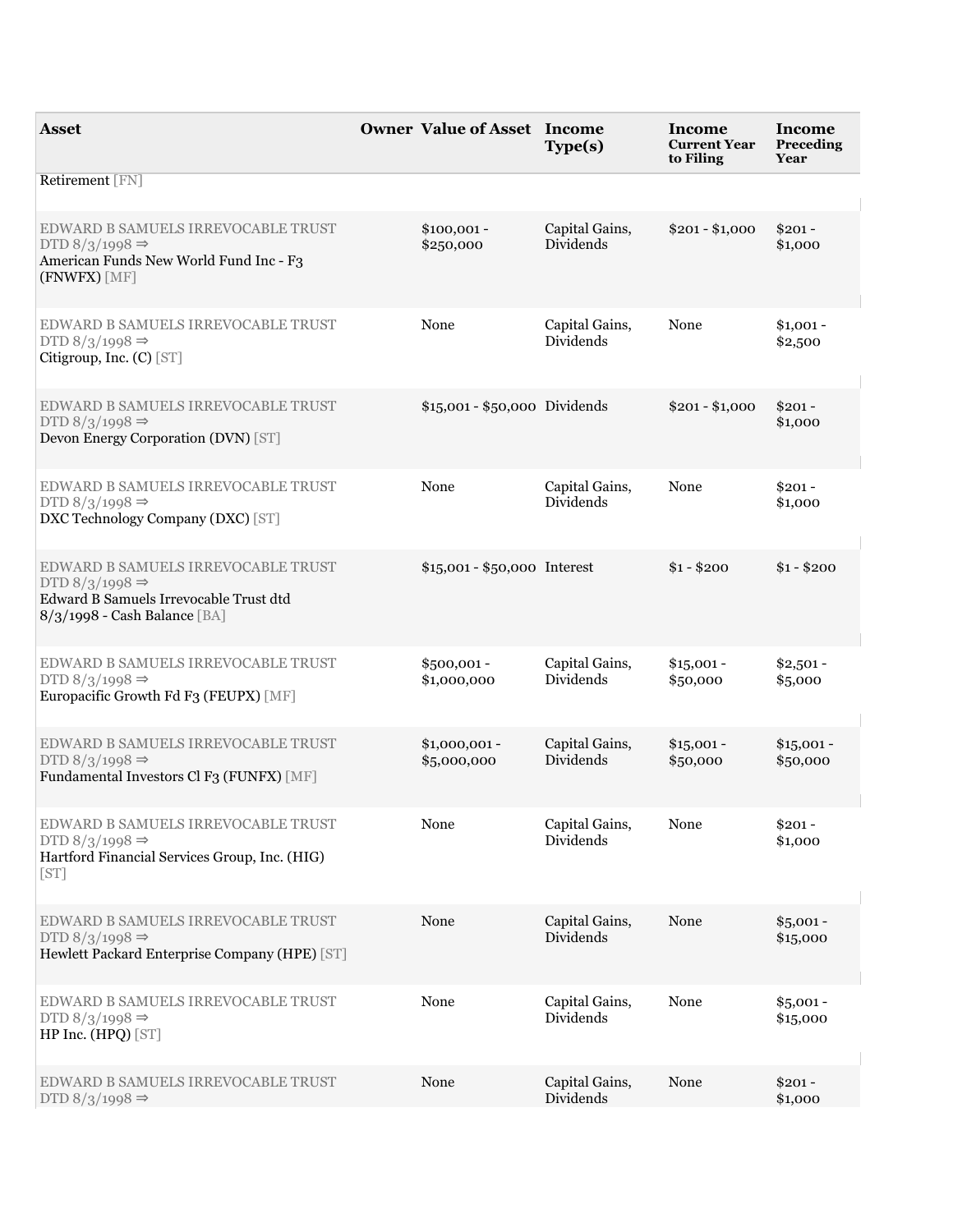| <b>Asset</b>                                                                                                                | <b>Owner Value of Asset Income</b> | Type(s)                            | Income<br><b>Current Year</b><br>to Filing | Income<br>Preceding<br>Year |
|-----------------------------------------------------------------------------------------------------------------------------|------------------------------------|------------------------------------|--------------------------------------------|-----------------------------|
| iShares Inc iShares MSCI Israel ETF (EIS) [EF]                                                                              |                                    |                                    |                                            |                             |
| EDWARD B SAMUELS IRREVOCABLE TRUST<br>DTD $8/3/1998 \Rightarrow$<br>ITT Inc. (ITT) [ST]                                     | None                               | Capital Gains,<br><b>Dividends</b> | None                                       | $$5,001 -$<br>\$15,000      |
| EDWARD B SAMUELS IRREVOCABLE TRUST<br>DTD $8/3/1998 \Rightarrow$<br>JP Morgan Chase & Co. (JPM) [ST]                        | $$50,001 -$<br>\$100,000           | Capital Gains,<br><b>Dividends</b> | $$1,001 - $2,500$ \$1,001 -                | \$2,500                     |
| EDWARD B SAMUELS IRREVOCABLE TRUST<br>DTD $8/3/1998 \Rightarrow$<br>L3Harris Technologies, Inc. (LHX) [ST]                  | None                               | Capital Gains,<br><b>Dividends</b> | None                                       | $$1,001 -$<br>\$2,500       |
| EDWARD B SAMUELS IRREVOCABLE TRUST<br>DTD $8/3/1998 \Rightarrow$<br>Regions Financial Corporation (RF) [ST]                 | $$1,001 - $15,000$                 | Dividends                          | $$201 - $1,000$                            | $$201 -$<br>\$1,000         |
| EDWARD B SAMUELS IRREVOCABLE TRUST<br>DTD $8/3/1998 \Rightarrow$<br>SCHWAB S&P 500 INDEX (SWPPX) [MF]                       | \$15,001 - \$50,000 Dividends      |                                    | None                                       | $$201 -$<br>\$1,000         |
| EDWARD B SAMUELS IRREVOCABLE TRUST<br>DTD $8/3/1998 \Rightarrow$<br>SCHWAB TOTAL STOCK MARKET INDEX<br>(SWTSX) [MF]         | \$15,001 - \$50,000 Dividends      |                                    | None                                       | $$201 -$<br>\$1,000         |
| EDWARD B SAMUELS IRREVOCABLE TRUST<br>DTD $8/3/1998 \Rightarrow$<br><b>SCHWAB VALUE ADVANTAGE MONEY INV</b><br>(SWVXX) [MF] | $$100,001 -$<br>\$250,000          | Dividends                          | $$1 - $200$                                | $$1 - $200$                 |
| EDWARD B SAMUELS IRREVOCABLE TRUST<br>DTD $8/3/1998 \Rightarrow$<br>Signature Bank (SBNY) [ST]                              | None                               | Capital Gains                      | None                                       | $$201 -$<br>\$1,000         |
| EDWARD B SAMUELS IRREVOCABLE TRUST<br>DTD $8/3/1998 \Rightarrow$<br>The Travelers Companies, Inc. (TRV) [ST]                | None                               | Capital Gains,<br>Dividends        | None                                       | $$2,501 -$<br>\$5,000       |
| EDWARD B SAMUELS IRREVOCABLE TRUST<br>DTD $8/3/1998 \Rightarrow$<br>Union Pacific Corporation (UNP) [ST]                    | $$250,001 -$<br>\$500,000          | Capital Gains,<br><b>Dividends</b> | $$2,501 - $5,000$ \$15,001 -               | \$50,000                    |
| EDWARD B SAMUELS IRREVOCABLE TRUST<br>DTD $8/3/1998 \Rightarrow$<br>UnitedHealth Group Incorporated Common Stock            | $$250,001 -$<br>\$500,000          | Capital Gains,<br>Dividends        | $$2,501 - $5,000$ \$15,001 -               | \$50,000                    |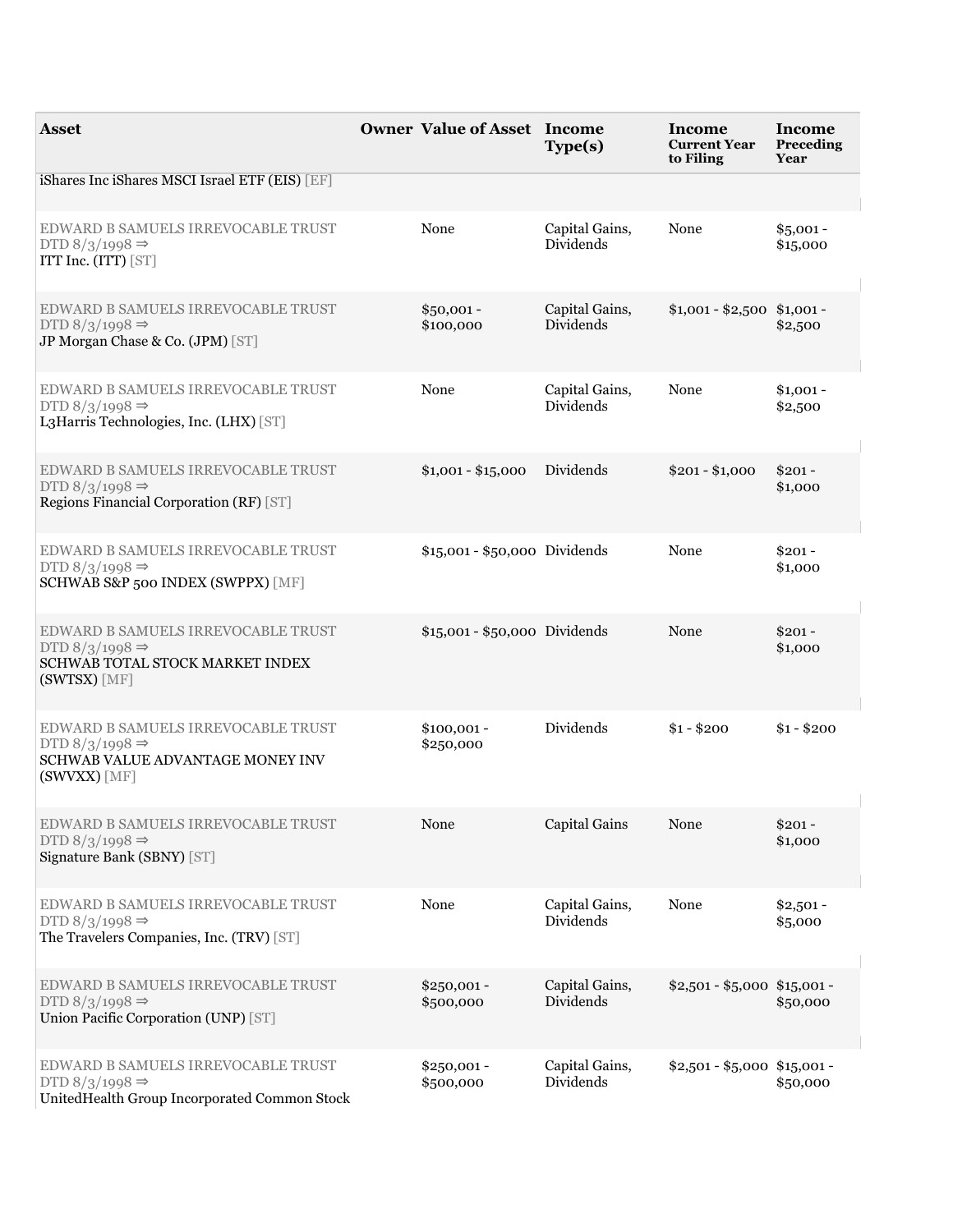| <b>Asset</b>                                                                                                | <b>Owner Value of Asset Income</b> | Type(s)                            | Income<br><b>Current Year</b><br>to Filing | Income<br>Preceding<br>Year |
|-------------------------------------------------------------------------------------------------------------|------------------------------------|------------------------------------|--------------------------------------------|-----------------------------|
| $(UNH)$ [ST]                                                                                                |                                    |                                    |                                            |                             |
| EDWARD B SAMUELS IRREVOCABLE TRUST<br>DTD $8/3/1998 \Rightarrow$<br>ViacomCBS Inc. - Class B (VIAC) [ST]    | None                               | Capital Gains,<br>Dividends        | None                                       | $$201 -$<br>\$1,000         |
| EDWARD B SAMUELS IRREVOCABLE TRUST<br>DTD $8/3/1998 \Rightarrow$<br>Waste Management, Inc. (WM) [ST]        | None                               | Capital Gains,<br>Dividends        | None                                       | $$1,001 -$<br>\$2,500       |
| EDWARD B SAMUELS IRREVOCABLE TRUST<br>DTD $8/3/1998 \Rightarrow$<br>Xylem Inc. Common Stock New (XYL) [ST]  | \$15,001 - \$50,000 Capital Gains, | Dividends                          | $$1 - $200$                                | $$201 -$<br>\$1,000         |
| Europacific Growth Fd F3 (FEUPX) [MF]<br>DESCRIPTION: Cap Group Investment Account - Personal Account       | $$100,001 -$<br>\$250,000          | Capital Gains,<br>Dividends        | $$5,001 -$<br>\$15,000                     | $$201 -$<br>\$1,000         |
|                                                                                                             |                                    |                                    |                                            |                             |
| Factor Technology, Inc. [PS]<br>DESCRIPTION: Investment in Factor Technologies, Inc.                        | $$1,001 - $15,000$                 | None                               |                                            |                             |
| Fundamental Investors Cl F3 (FUNFX) [MF]                                                                    | $$100,001 -$<br>\$250,000          | Capital Gains,<br>Dividends        | $$5,001 -$<br>\$15,000                     | $$2,501 -$<br>\$5,000       |
| <b>DESCRIPTION: Cap Group Investment Account - Personal Account</b>                                         |                                    |                                    |                                            |                             |
| General Electric Company (GE) [ST]                                                                          | None                               | Capital Gains,<br>Dividends        | None                                       | $$5,001 -$<br>\$15,000      |
| HollyFrontier Corporation (HFC) [ST]                                                                        | $$1 - $1,000$                      | Capital Gains,<br><b>Dividends</b> | None                                       | $$1,001 -$<br>\$2,500       |
| IRA FBO Edward B Samuels $\Rightarrow$<br>American Funds Developing World Growth and<br>Income (FDWGX) [MF] | $$1,001 - $15,000$                 | Dividends                          | $$1 - $200$                                | $$1 - $200$                 |
| IRA FBO Edward B Samuels $\Rightarrow$<br>Europacific Growth Fd F3 (FEUPX) [MF]                             | $$1,001 - $15,000$                 | Dividends,<br>Interest             | $$201 - $1,000$                            | $$1 - $200$                 |
| IRA FBO Edward B Samuels $\Rightarrow$<br>Fundamental Investors Cl F3 (FUNFX) [MF]                          | \$15,001 - \$50,000 Capital Gains, | Dividends                          | $$201 - $1,000$                            | $$201 -$<br>\$1,000         |
| IRA FBO Edward B Samuels $\Rightarrow$<br>SmallCap World Fund Class F3 (SFCWX) [MF]                         | \$15,001 - \$50,000 Capital Gains  |                                    | $$1 - $200$                                | $$201 -$<br>\$1,000         |
| IRA FBO Edward B Samuels $\Rightarrow$                                                                      | \$15,001 - \$50,000 Capital Gains, |                                    | $$201 - $1,000$                            | $$201 -$                    |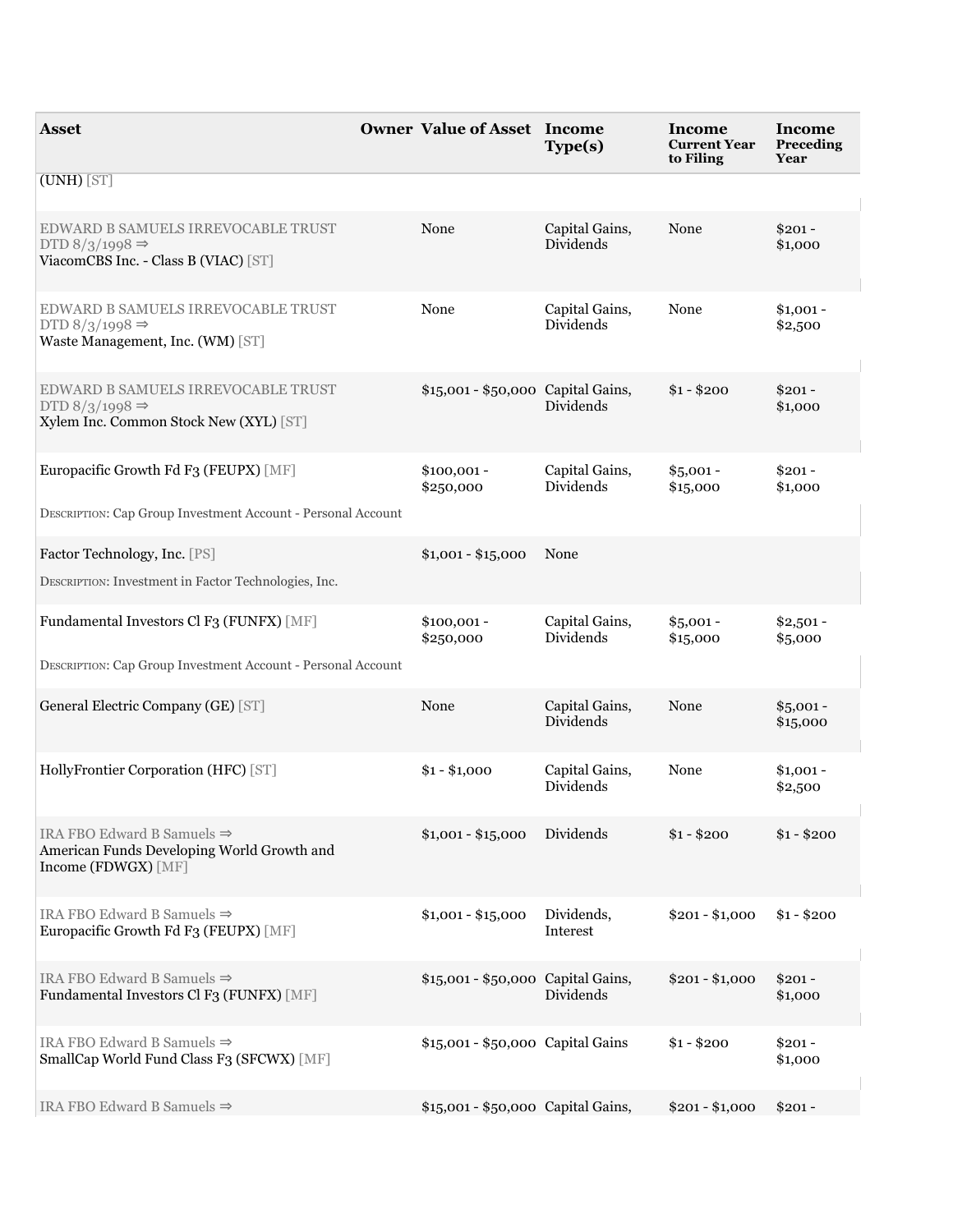| <b>Asset</b>                                                        | <b>Owner Value of Asset Income</b> | Type(s)                     | Income<br><b>Current Year</b><br>to Filing | Income<br>Preceding<br>Year |
|---------------------------------------------------------------------|------------------------------------|-----------------------------|--------------------------------------------|-----------------------------|
| The Investment Company of America Class F3<br>(FFICX) [MF]          |                                    | Dividends                   |                                            | \$1,000                     |
| iShares Gold Trust (IAU) [EF]                                       | \$15,001 - \$50,000 Capital Gains  |                             | None                                       | $$2,501 -$<br>\$5,000       |
| <b>DESCRIPTION: Schwab Personal Brokerage</b>                       |                                    |                             |                                            |                             |
| M+H Red Cedar Holdings LLC [HE]                                     | \$15,001 - \$50,000 Distribution   |                             | $$201 - $1,000$                            | None                        |
| MGM Resorts International (MGM) [ST]                                | None                               | Capital Gains               | None                                       | $$201 -$<br>\$1,000         |
| <b>DESCRIPTION: Schwab Personal Brokerage</b>                       |                                    |                             |                                            |                             |
| New Perspective Fund Class F3 [MF]                                  | \$50,001 -<br>\$100,000            | Capital Gains,<br>Dividends | $$201 - $1,000$                            | $$2,501 -$<br>\$5,000       |
| <b>DESCRIPTION: Cap Group Investment Account - Personal Account</b> |                                    |                             |                                            |                             |
| New World Fund Class F3 [MF]                                        | $$100,001 -$<br>\$250,000          | Dividends                   | None                                       | $$201 -$<br>\$1,000         |
| <b>DESCRIPTION: Cap Group Investment Account - Personal Account</b> |                                    |                             |                                            |                             |
| Schwab Intl Index Fund (SWISX) [MF]                                 | \$50,001 -<br>\$100,000            | Dividends                   | None                                       | $$201 -$<br>\$1,000         |
| <b>DESCRIPTION: Schwab Personal Brokerage</b>                       |                                    |                             |                                            |                             |
| Schwab S&P 500 Index Fund (SWPPX) [MF]                              | $$100,001 -$<br>\$250,000          | Dividends                   | None                                       | $$1,001 -$<br>\$2,500       |
| <b>DESCRIPTION: Schwab Personal Brokerage</b>                       |                                    |                             |                                            |                             |
| Schwab Small Cap Index (SWSSX) [MF]                                 | $$50,001 -$<br>\$100,000           | None                        |                                            |                             |
| <b>DESCRIPTION: Schwab Personal Brokerage</b>                       |                                    |                             |                                            |                             |
| Schwab Total Stock Mkt Index (SWTSX) [MF]                           | $$50,001 -$<br>\$100,000           | Dividends                   | None                                       | $$1,001 -$<br>\$2,500       |
| DESCRIPTION: Schwab Personal Brokerage                              |                                    |                             |                                            |                             |
| Schwab US Large Cap Growth Index Fund<br>(SWLGX) [MF]               | \$15,001 - \$50,000 Dividends      |                             | None                                       | $$1 - $200$                 |
| <b>DESCRIPTION: Schwab Personal Brokerage</b>                       |                                    |                             |                                            |                             |
| SCHWAB VALUE ADVANTAGE MONEY INV<br>(SWVXX) [BA]                    | $$1 - $1,000$                      | Dividends                   | None                                       | $$201 -$<br>\$1,000         |
|                                                                     |                                    |                             |                                            |                             |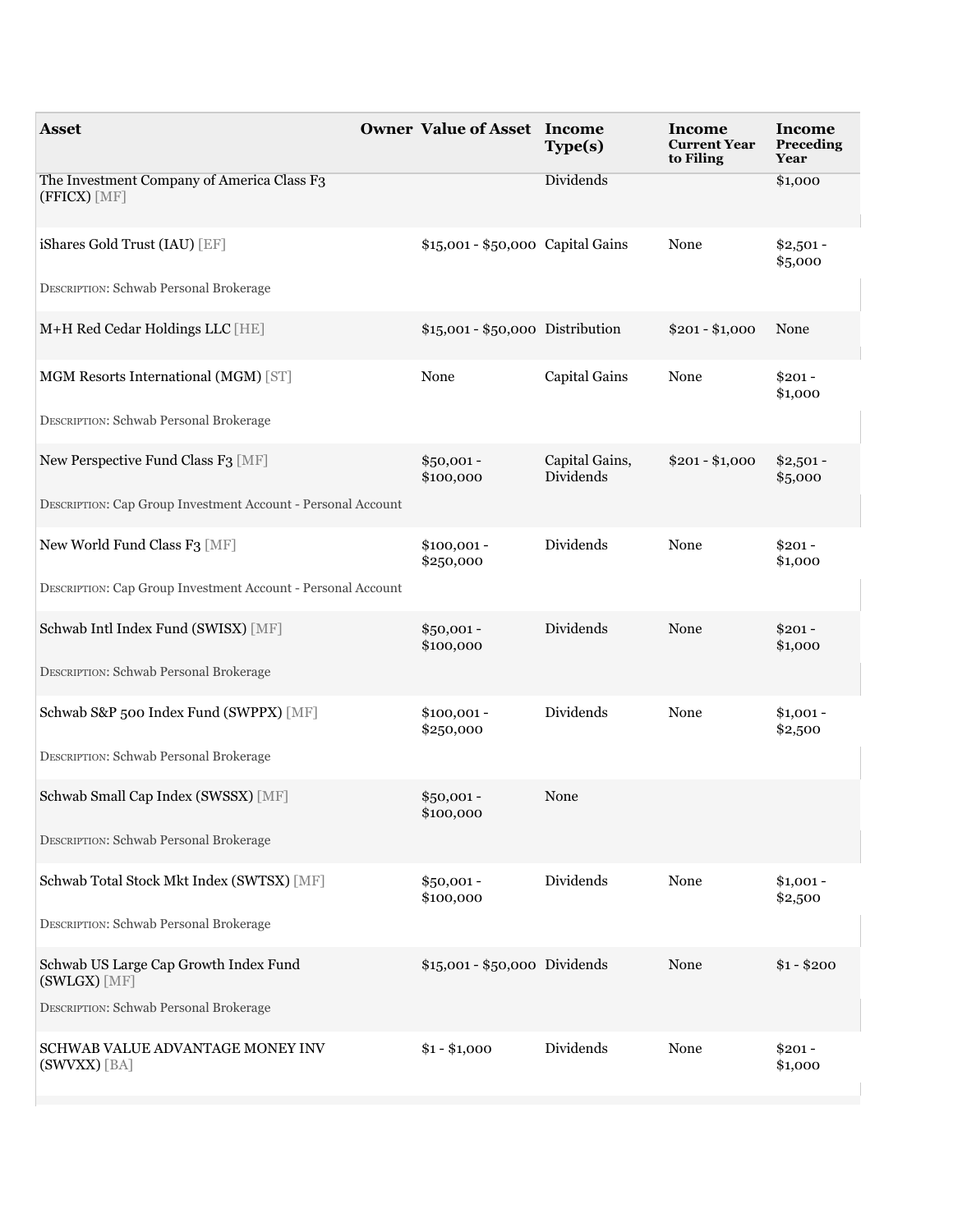| <b>Asset</b>                                                               | <b>Owner Value of Asset Income</b> | Type(s)                            | Income<br><b>Current Year</b><br>to Filing | Income<br>Preceding<br>Year |
|----------------------------------------------------------------------------|------------------------------------|------------------------------------|--------------------------------------------|-----------------------------|
| SmallCap World Fund Class F3 (SFCWX) [MF]                                  | $$100,001 -$<br>\$250,000          | Capital Gains,<br>Dividends        | None                                       | $$1,001 -$<br>\$2,500       |
| <b>DESCRIPTION: Cap Group Investment Account - Personal Account</b>        |                                    |                                    |                                            |                             |
| The Investment Company of America Class F <sub>3</sub><br>$(FFICX)$ $[MF]$ | $$50,001 -$<br>\$100,000           | Capital Gains,<br><b>Dividends</b> | $$1,001 - $2,500$ \$1,001 -                | \$2,500                     |
| <b>DESCRIPTION: Cap Group Investment Account - Personal Account</b>        |                                    |                                    |                                            |                             |
| The New Economy Fund Class F <sub>3</sub> (FNEFX) [MF]                     | $$50,001 -$<br>\$100,000           | Capital Gains,<br>Dividends        | None                                       | $$1,001 -$<br>\$2,500       |
| <b>DESCRIPTION: Cap Group Investment Account - Personal Account</b>        |                                    |                                    |                                            |                             |

\* Asset class details available at the bottom of this form. For the complete list of asset type abbreviations, please visit https://fd.house.gov/reference/asset-type-codes.aspx.

### **SCHEDULE C: EARNED INCOME**

| <b>Source</b>                 | <b>Type</b>     | Amount<br><b>Current Year to</b><br><b>Filing</b> | Amount<br><b>Preceding Year</b> |
|-------------------------------|-----------------|---------------------------------------------------|---------------------------------|
| Commonwealth of Massachusetts | Salary          | \$44,674.50                                       | \$115,000.00                    |
| Proton.ai                     | Contractor fees | \$25,556.00                                       | N/A                             |

#### **ScheDule D: liabilitieS**

None disclosed.

#### **SCHEDULE E: POSITIONS**

| <b>Position</b>                   | <b>Name of Organization</b>                           |
|-----------------------------------|-------------------------------------------------------|
| <b>Managing Operations Office</b> | Office of the Mayor, City of Chicago                  |
| Director of Special Projects      | Office of the Governor, Commonwealth of Massachusetts |
| Treasurer                         | Graduate Council, The Harvard Crimson                 |

#### **SCHEDULE F: AGREEMENTS**

None disclosed.

## SCHEDULE **J:** COMPENSATION IN EXCESS OF \$5,000 PAID BY ONE SOURCE

None disclosed.

## **SCHEDULE A ASSET CLASS DETAILS**